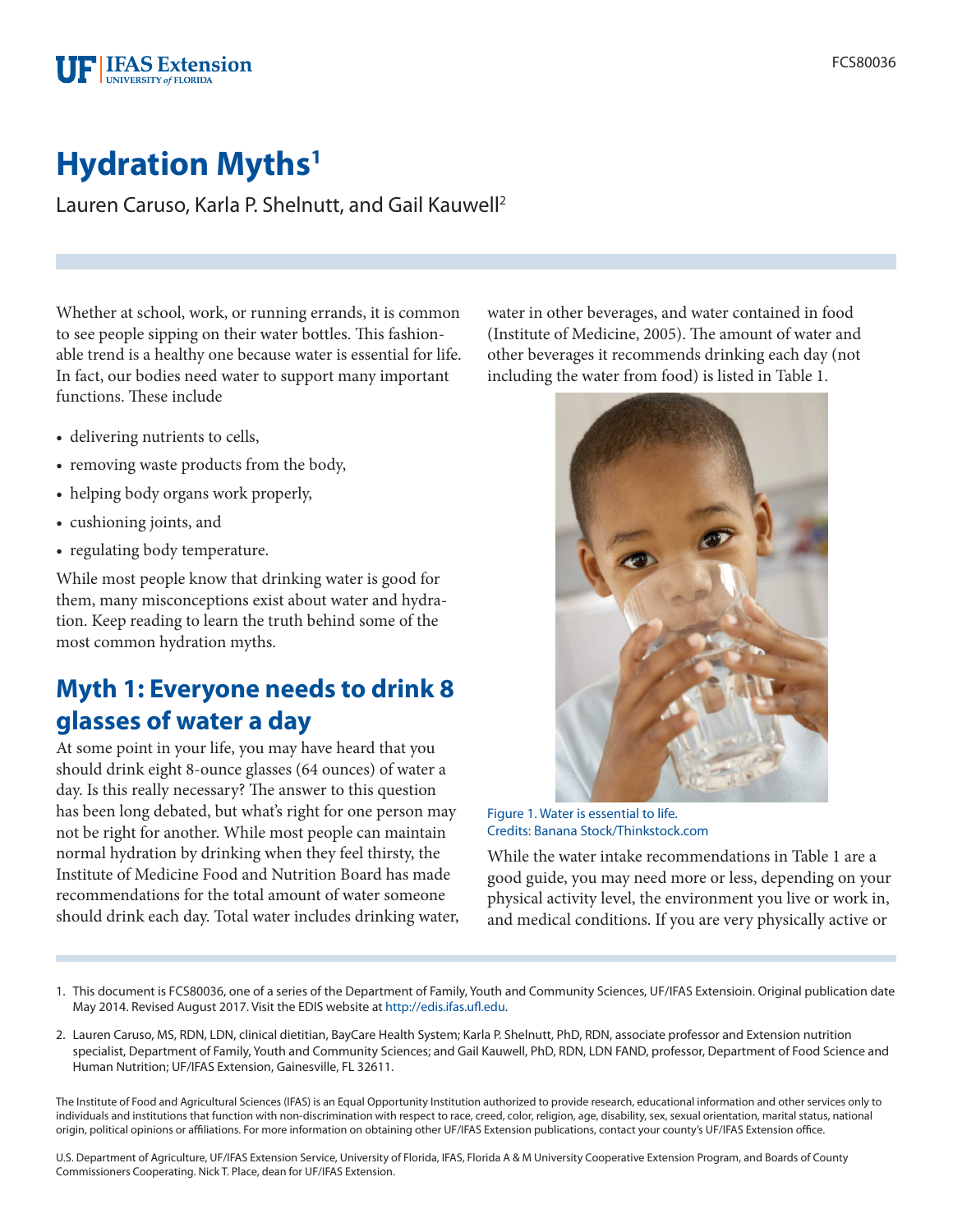spend a lot of time outside in hot weather or hot working environments, then you will need to drink more to replace the water you lose in your sweat. For more information on working in hot environments, refer to the EDIS publication FY1325, *[Hydration in Hot Working Environments](http://edis.ifas.ufl.edu/fy1325)*. Also, certain medications, such as diuretics, commonly referred to as water pills, and medical conditions, such as kidney disease, heart failure, vomiting, diarrhea, and fever, can change how much water you need. If you are taking prescription medications or have a medical condition, then ask your doctor how much you should drink on a daily basis.

In general, the color of your urine can be used as an indicator of proper hydration (Figure 2). If your urine is the color shown in rows 1 or 2 of the color chart, it is likely that you are well-hydrated. The darker colors suggest poorer hydration status. However, certain vitamins, medications, and foods can change the color of the urine, in which case it would be a less reliable measure of hydration.

| Table 1. Total beverages, including drinking water (Institute of |  |  |
|------------------------------------------------------------------|--|--|
| Medicine 2005).                                                  |  |  |

| Age (years)/Life Stage    | <b>Total Beverage Intake (cups/</b><br>day) |
|---------------------------|---------------------------------------------|
| Children 1-3              | $4*$                                        |
| Children 4-8              | 5                                           |
| Boys 9-13                 | 8                                           |
| Boys 14-18                | 11                                          |
| Girls 9-13                | 7                                           |
| Girls 14-18               | 8                                           |
| Men > 18                  | 13                                          |
| Women $>18$               | 9                                           |
| Pregnant Women            | 10                                          |
| Lactating Women           | 13                                          |
| $*1$ cup = 8 fluid ounces |                                             |

| ٠              |  |
|----------------|--|
| $\overline{2}$ |  |
| 3              |  |
| g              |  |
| 5              |  |
| 6              |  |
|                |  |

Figure 2. Urine color chart.

Credits: Lauren Caruso (adapted from *What the Color of Your Urine Says about You* [[http://health.clevelandclinic.org/2013/10/what-the-color](http://health.clevelandclinic.org/2013/10/what-the-color-of-your-urine-says-about-you-infographic/)[of-your-urine-says-about-you-infographic/\]](http://health.clevelandclinic.org/2013/10/what-the-color-of-your-urine-says-about-you-infographic/))

## **Myth 2: Water is the only way to hydrate your body**

While it is very important to drink plain water, there are other ways to reach your total water goal for the day. In addition to water, beverages such as coffee, tea, milk, and 100% fruit juice provide your body with water. Many people think that coffee and tea do not count due to their caffeine content, but studies have shown caffeine ingestion does not lead to excessive fluid loss during rest or exercise (Zhang et al., 2015). Therefore, caffeinated beverages can count toward total daily water intake. Fruit drinks, soda, and diet soda can also be counted toward your total water intake; however, fruit drinks and regular soda should be consumed in moderation to limit intake of excess sugar and calories. There is some evidence that alcohol has a dehydrating effect, so alcoholic beverages should not be counted towards your daily water intake.

Water-rich foods—such as soups, fruits, and vegetables can also provide your body with water. In fact, it is estimated that foods provide about 20% of the total water consumed in a day (Institute of Medicine, 2005). For information about the water content of some commonly eaten foods, refer to the EDIS publication FS178 *[Where's the](http://edis.ifas.ufl.edu/fs178)  [Water?](http://edis.ifas.ufl.edu/fs178)*

### **Myth 3: Sports drinks are the best way to hydrate during/after physical activity**

For most people, water is the best way to hydrate. For the average adult, the American College of Sports Medicine recommends drinking around 17 ounces (a little more than 2 cups) of water 2 hours before exercise (Sawka et al., 2007), and to drink just enough water periodically during exercise to prevent dehydration. The amount needed is not the same for everyone because it varies based on how much you sweat, how long you exercise, and the environment in which you are exercising. If you are exercising vigorously for more than one hour, particularly in hot weather conditions, a sports drink will hydrate you faster than water (Academy of Nutrition and Dietetics, 2007). The glucose and sodium contained in sports drinks help the body absorb water faster than drinking water alone (Zoorob, Parrish, O'Hara, and Kalliny, 2013). Sports drinks are also flavored, which encourages people to drink more. If you are not sure if you are remaining hydrated during your exercise routine, weigh yourself before and after your activity. For every pound lost, drink 16 to 24 ounces (2 to 3 cups) of fluid to replenish your body. For more information about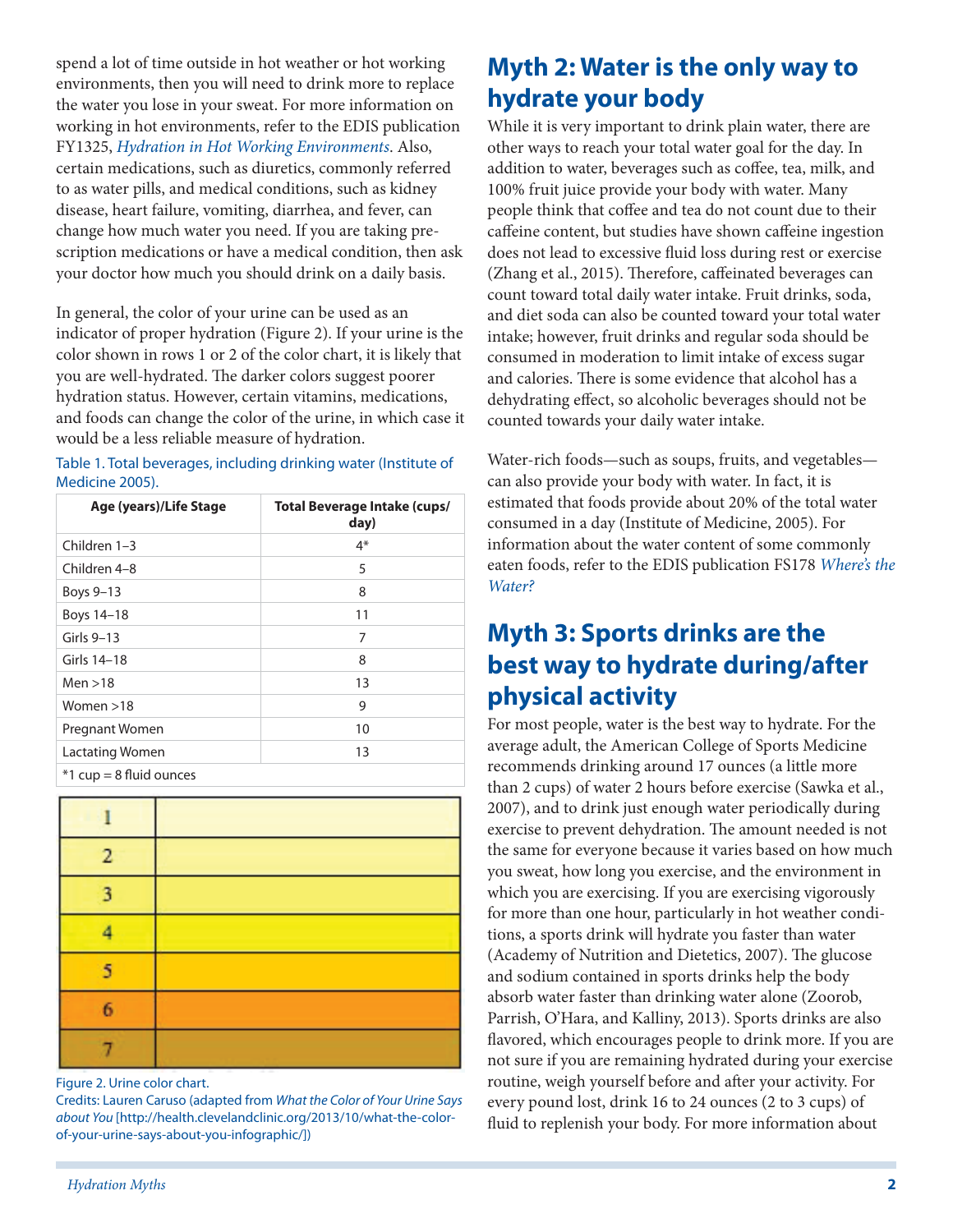fueling for exercise, refer to the EDIS publication FY470 *[Food and Fitness: Myths and Truths](http://edis.ifas.ufl.edu/fy470)*.

## **Myth 4: It is impossible to drink too much water**

Drinking an excess amount of water in a short amount of time can cause hyponatremia, meaning low blood sodium. While this is a rare condition, it is more commonly seen in marathon runners, and it also can be caused by certain diseases. When the body has more water than it can process, the cells in the brain and the rest of the body will swell, which can cause sickness and even death. Symptoms of hyponatremia may include confusion, hallucinations, nausea, muscle weakness, vomiting, and seizures (MedlinePlus, 2015). Seek immediate medical help if you think you or someone around you may be suffering from hyponatremia.



Figure 3. Stay hydrated during exercise by drinking water. Credits: Warren Goldswain/iStock/Thinkstock.com

#### **Myth 5: Dehydration is not that serious**

False! Dehydration can be very serious. It has negative effects on health, as well as physical and mental performance. Studies have shown that losing as little as 2% of body weight due to dehydration can cause decreased alertness, slower response time, and impaired memory, reasoning, and ability to do math (Institute of Medicine, 2005). Dehydration has also been linked to poor exercise performance. Inadequate water intake can increase your risk for kidney stones, gallstones, and certain infections, and it can cause fainting and even death in severe cases. Some common symptoms of dehydration include dry mouth, headache, fatigue, dizziness, and decreased urination. If you are experiencing any of these symptoms, then it could be a sign your body is dehydrated.

## **Myth 6: Drinking a lot of water helps you lose weight**

While drinking a lot of water alone will not cause weight loss, there are several ways water may help you eat less. There is evidence that drinking water before meals may cause you to eat less. One study showed that people on a reduced calorie diet who drank 16 ounces (2 cups) of water 30 minutes before their meals lost 44% more weight than those on a reduced calorie diet alone (Dennis et al., 2010). Also, replacing sugary, high calorie drinks with water will help you reduce your calorie intake, which could lead to weight loss over time.

# **Tips for increasing water intake**

- Carry a reusable water bottle that you can refill throughout the day. Some even have built-in water intake trackers to help you monitor your intake for the day.
- If you have a smartphone, download apps designed to help you track your water intake.
- Slices of lemon, lime, or cucumber are a great way to add flavor to plain water without adding calories.
- As an alternative to soda, try mixing an equal amount of sparkling water with 100% fruit juice.
- If you have trouble drinking water throughout the day, aim to drink one or two cups of water before each meal.

# **Bringing it all together**

Staying properly hydrated by drinking when you feel thirsty and using the Institute of Medicine's recommendations as a guide can help keep your body and mind healthy. It is important to remember that you may need to drink more or less than the recommended amount based on your physical activity, climate, and medical conditions. While it is important to limit your intake of sugar-sweetened drinks, beverages other than water and foods with a high water content can help you reach your daily total water goal. Consult your doctor if you are unsure about what level of fluid intake is right for you.

#### **References**

Academy of Nutrition and Dietetics. (2007). What fluid and electrolytes are needed after continuous endurance physical activity/exercise of 1–4 hours in duration in adults (19 and older) to restore hydration? *Academy of Nutrition and Dietetics Evidence Analysis Library*. Accessed on August 17, 2017. [http://andevidencelibrary.com/conclusion.](http://andevidencelibrary.com/conclusion.cfm?conclusion_statement_id=250817) [cfm?conclusion\\_statement\\_id=250817](http://andevidencelibrary.com/conclusion.cfm?conclusion_statement_id=250817)